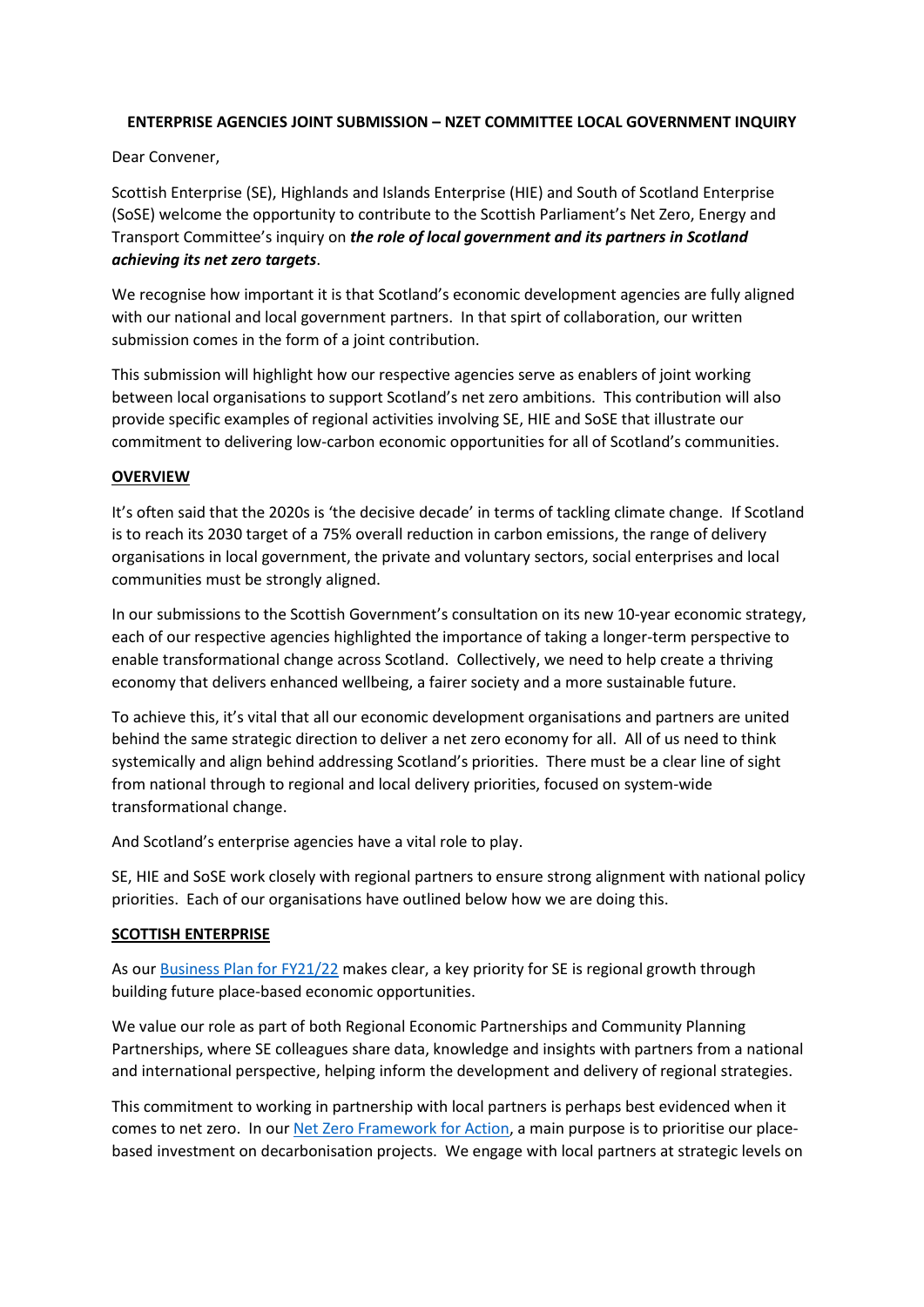many priority decarbonisation development opportunities, ranging from the Clyde Mission in the west, to the Energy Transition Zone (ETZ) in the North East.

Our commitment to net zero is also evident in SE's National Programmes, which have been aligned to the Scottish Government's inward investment priorities. We have National Programmes on Zero Emissions Heavy Duty Vehicles (working with Transport Scotland), Decarbonising Heat and Hydrogen Economy, all of which have strong place-based dimensions.

Specific examples of our Scotland-wide activities include:

# *NORTH EAST SCOTLAND*

Working with partners, SE has taken a lead role to review the North East Regional Economic Strategy (RES) to take account of government net zero targets. SE contributes to a number of projects within RES, including the ETZ, North East Adventure Tourism, Seafood Transformation Project, Global Underwater Hub and the North East Scotland Hydrogen Ambition. Many of these projects see SE collaborating with Opportunity North East (ONE) and both Aberdeen City and Aberdeenshire councils.

The ETZ is an exemplar of partnership working. Created in April 2021, the organisation ETZ Ltd aims to position the North East as a globally recognised centre for energy transition, with the ETZ at the heart of a sustainable, global integrated energy transition cluster focused on net-zero activity. SE plays an integral role in the ETZ, which includes:

- SE's Head of Low Carbon Transition, Andy McDonald is a member of the ETZ Ltd Board, which meets quarterly
- SE is represented on the ETZ Working Group, which meets every month
- We are also providing support on the ETZ Masterplan
- SE are delivery partners with ETZ in projects, for example on supply chain development

# *DUNDEE: MICHELIN SCOTLAND INNOVATION PARC (MSIP)*

MSIP is an ambitious joint venture between Michelin, Dundee City Council and SE created to generate economic growth in Scotland and support a fair and just transition to a net zero economy. Tenants have access to an innovation campus, a skills academy, business support and competitive, green energy delivered from sustainable sources.

MSIP focuses on sustainable mobility and decarbonisation and has already attracted many exciting tenants that recognise the campus' potential as a low-carbon hub, including London-headquartered hydrogen technology company[, Arcola Energy](https://www.scottish-enterprise-mediacentre.com/news/driving) (now known as Ballard Motive Solutions) and Austrian tech company, [SWARCO eVolt.](https://www.sdi.co.uk/news-features/news-and-feature-articles/arcola-and-swarco-among-the-first-tenants-at-scotland-s-new-sustainable-transport-hub) MSIP is an excellent place-based project that turns a potentially devasting job loss for the Dundee area into something that will eventually create more low-carbon jobs.

# *FORTH VALLEY*

SE has been working with the Scottish Government on the Grangemouth Future Industry Board, which seeks to enable the just transition of Grangemouth to a net zero position. SE is co-chairing the Board, which reports jointly to Cabinet Secretaries Kate Forbes and Michael Mathieson, as well as leading two of its working groups.

SE is also working closely with Falkirk Council, by leading the Innovation Theme of the Falkirk Growth deal, which will support the just transition through the development of technologies to assist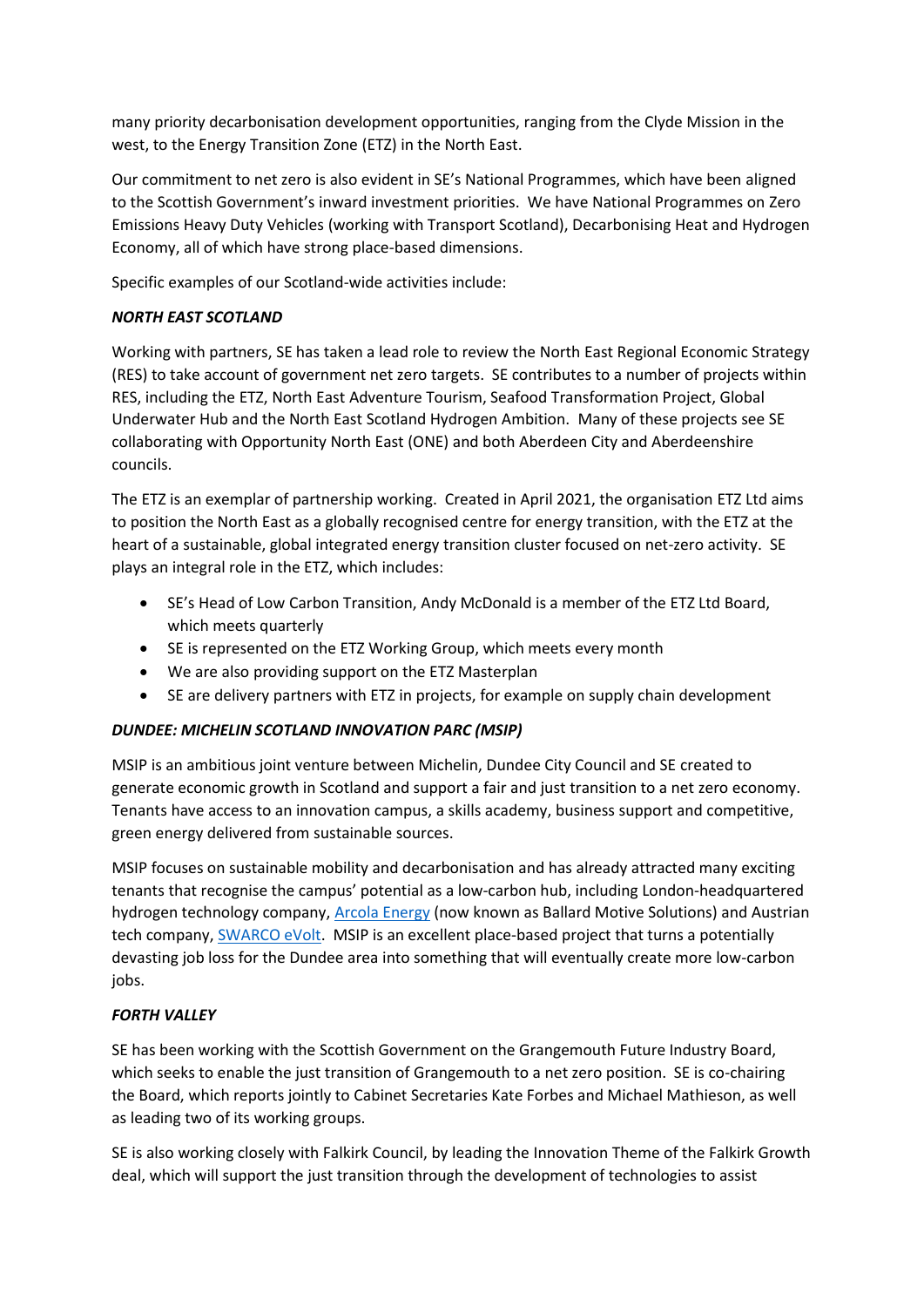manufacturing industries including, for example, low carbon transport. This sits alongside the lowcarbon support SE is providing to businesses in the region, such as INEOS and Forth Ports.

# *GLASGOW CITY REGION*

SE is working with regional partners, including local authorities and the universities of Glasgow and Strathclyde, to accelerate the Clyde Mission, driving sustainable and inclusive growth for the city, region and Scotland. SE has committed £50k to a Clyde Mission data gathering project in 21/22 which will support the Jobs and Skills Mission. This includes initial ideas for reviewing green growth opportunities in the Clyde Corridor which also supports the Net Zero Mission.

We've also provided input to the strategy for the £25m Clyde Mission Heat Decarbonisation Fund and Clyde Mission Energy Masterplan.

Alongside this, SE is working with local partners across the Glasgow City region to promote the Green Investment Prospectus, which has many major infrastructure projects within the region. Other local activity involving SE includes participating on a steering group that's looking at the retro fit of housing stock to make it net zero consumers of power, and supporting efforts to develop a net zero pathway for tourism in the city region. We have supported work to inform a long term just transition skills plan.

And in partnership with VisitScotland and Zero Waste Scotland, we are delivering Hospitality Zero, an initiative that aims to support 40 businesses reduce food waste. This is a key part of the net zero journey for businesses in tourism.

# *AYRSHIRE*

SE is working with the three Ayrshire local authorities, the University of the West of Scotland and the Ayrshire Clean Growth Workstream to develop a Regional Energy Masterplan for Ayrshire, creating an evidence-based pathway for the Ayrshire Region to achieve its clean growth ambitions. A subgroup of the Clean Growth Workstream has now been formed to take forward procurement of the development of the Energy Masterplan. The project is being jointly funded by SE.

SE is also providing input to the Ayrshire Officers' Group on Green Recovery and Climate Action, a public sector group focused on collaborating regionally around the themes of net zero, green recovery and climate adaptation.

# **HIGHLANDS AND ISLANDS ENTERPRISE**

As demonstrated in [HIE's Operating Plan 2021](https://www.hie.co.uk/media/10769/hie-operating-plan-2021-updated140621.pdf) we are committed to a green and inclusive recovery that reflects the needs and opportunities of our region, communities and businesses. Collaboration with local and regional, as well as national and international partners, is key to successful delivery.

As a member of the Convention of the Highlands and Islands (COHI), HIE seeks to play a key collaborative and supporting role between Scottish Government and partners, including all local authorities operational in the region, to support sustainable economic growth.

HIE, local authorities and regional partners have recently created a Regional Economic Partnership (REP) for the Highlands and Islands. Integral to the REP is the identification of net zero opportunities for collaborative and coordinated action across the region. Collaborating on key constraints to renewables has long been a focus for HIE and the region's local authorities, particularly in the context of grid access and charging, where collective effort continues to respond to key Ofgem, National Grid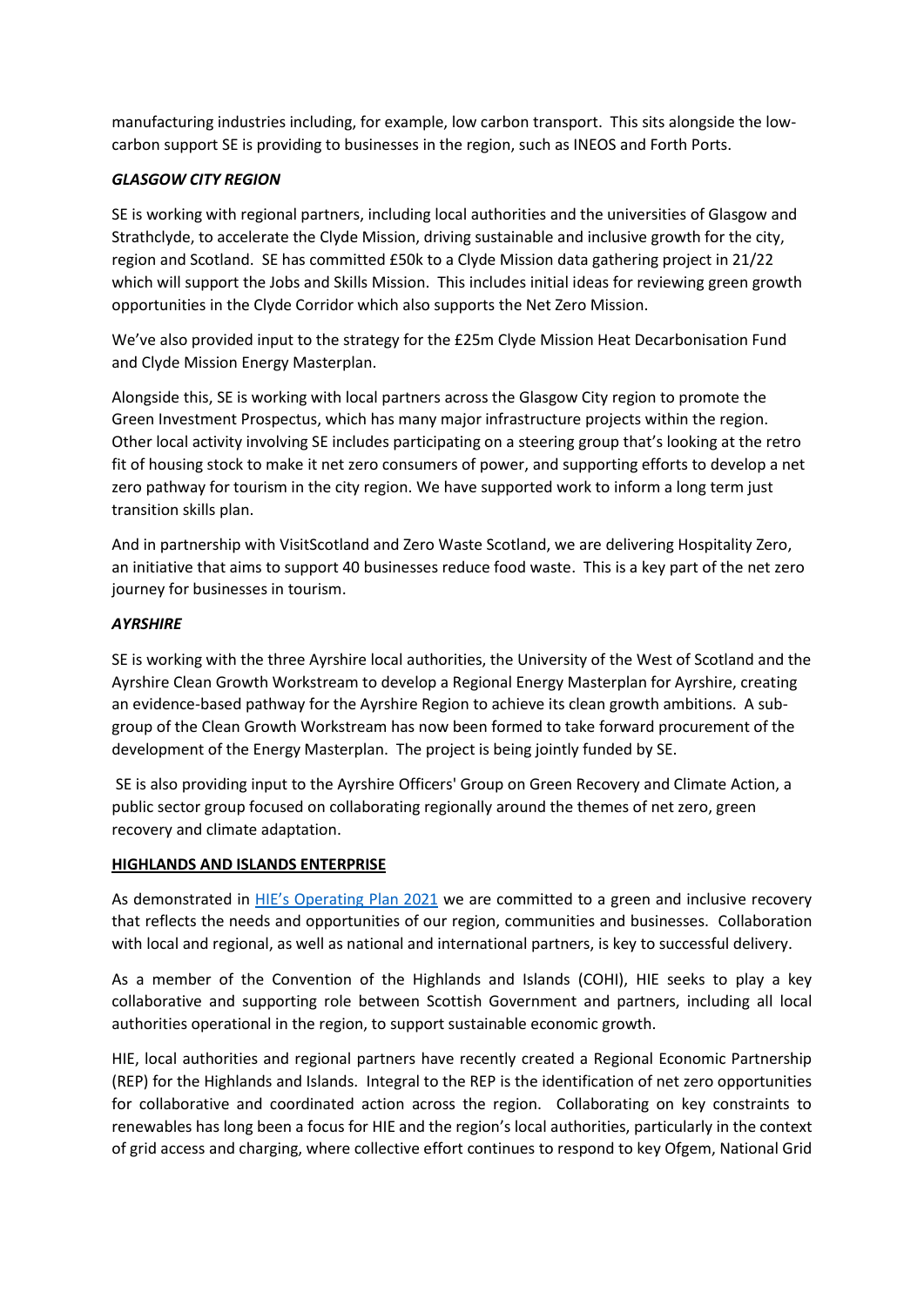and UK Government consultations affecting the scale and pace of renewable deployment and island interconnection

Our place-based approach via eight area teams across the Highlands and Islands, combined with our engagement in community planning partnerships and growth deal development and delivery, is helping to align our collective understanding, respective roles and approaches towards net zero.

HIE's most recent [FOCUS publication](https://www.hie.co.uk/about-us/focus/) majors on the innovative and exciting business and community projects being supported by HIE throughout the region, all contributing towards net zero ambitions.

Examples of local partnership working with local authorities and stakeholders are described below.

### *SHETLAND*

HIE is a partner in [ORION](https://www.orioncleanenergy.com/) Clean Energy Project, which is led by Shetland Islands Council and includes strategic partners such as the Net Zero Technology Centre and the University of Strathclyde, and guided by a steering group comprising key industry partners such as BP, EnQuest, Equinor, SSE, Shell and TotalEnergies. The project aims to transform Shetland's current reliance on fossil fuels to affordable renewable energy. Funding secured from the SG's Energy Transition Fund is supporting key techno-economic studies.

## *ORKNEY*

Orkney provides an excellent illustration of collaboration between industry, public sector (HIE, Orkney Islands Council, Scottish & UK Government), academia and access to EU funds, which has built up world-leading knowledge and expertise in marine energy, local energy systems, and hydrogen production and use, from small scale demonstration through to industrial scale energy hubs. HIE plays a key and supporting role to develop infrastructure and supply chain developments in Orkney, such as the European Marine Energy Centre  $(EMEC)$  – a global leader – and the Orkney Research and Innovation Campus [\(ORIC\)](https://www.orkney.com/life/energy/oric), which is a joint venture between Orkney Islands Council and HIE.

# *HIGHLAND*

HIE is working closely with Highland Council and partners on a range of developments concerned with energy transition, climate change and adaptation. These include as members of the [Caithness and](https://www.cnsrp.org.uk/)  [North Sutherland Regeneration Partnership](https://www.cnsrp.org.uk/) (CNSRP), the North of Scotland Hydrogen Working Group as part of the Opportunity Cromarty Firth consortia, and in  $FW2040 - a$  masterplan and delivery programme for Fort William and Lochaber. In the latter Zero Waste Scotland, Highland Council and HIE worked in partnership to commission the "Blar Mor District Heating Feasibility study" for a range of existing public buildings and businesses, and also land for housing, replacement hospital and STEM Centre. The study undertook an assessment of cluster development, technology, techno-economic appraisal, and recommended next steps for consideration by stakeholders.

HIE, along with Highland Council, is also supporting a research consortium involving Edinburgh Napier University and Heriot-Watt University, Construction Scotland Innovation Centre (CSIC) and JAHAMA Highland Estates in assessing the feasibility of a range of construction methods to minimise disturbance to peat and mitigate the environmental impacts. The Scottish Environment Protection Agency (SEPA), NatureScot, ECOSystems Tech Ltd and the Scottish Government are also supporting the initiative.

HIE is also an active member and investing in the Highland Council-led Highland Adapts Initiative. The partnership is using an inclusive place based consultative approach to raising awareness across all sectors of Highland society, gathering and analysing the scientific and economic evidence, then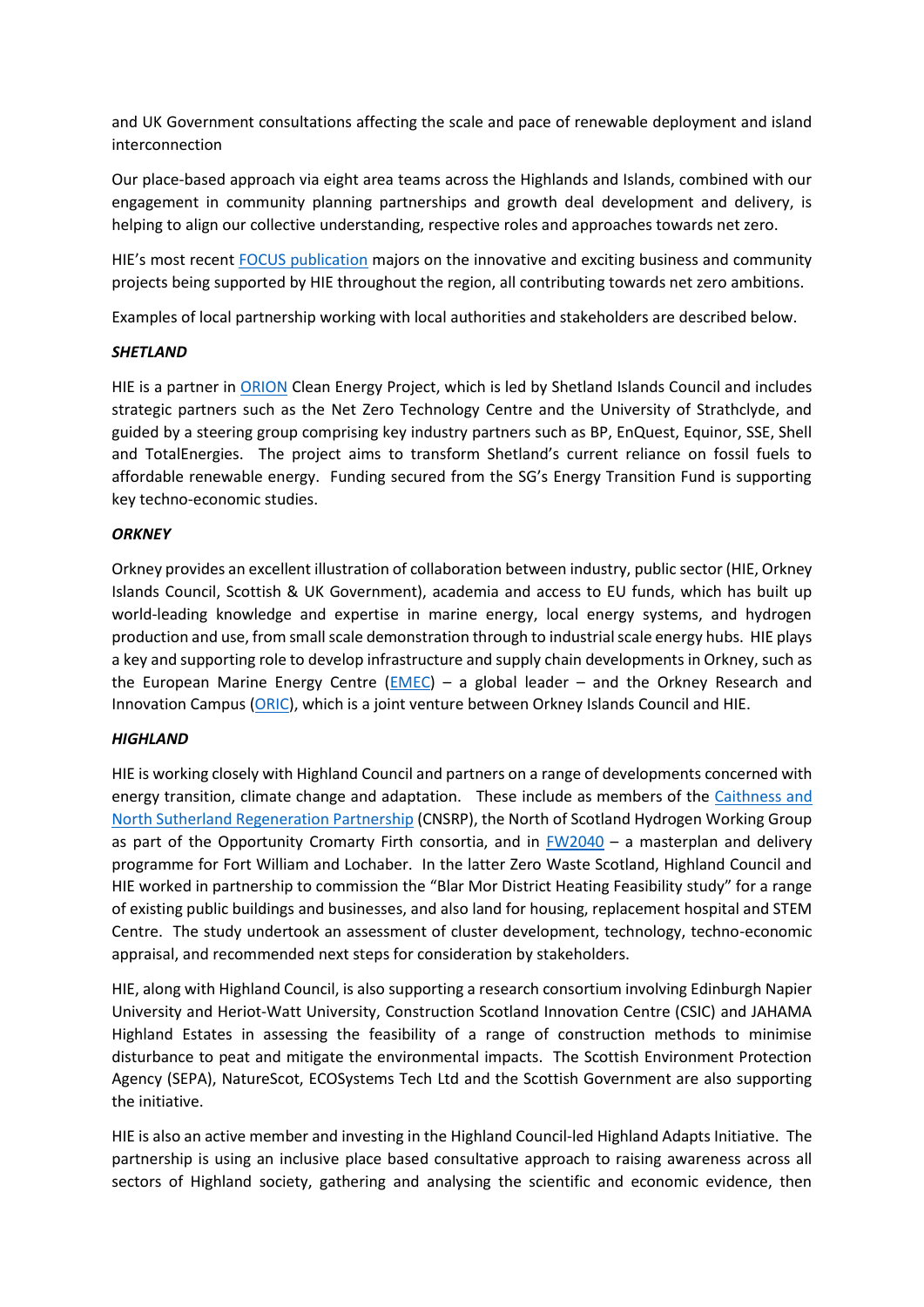developing and prioritising climate adaptation responses, with a view to securing the investment to deliver priority adaptation projects.

## *MORAY*

A Hydrogen Strategy for Moray is being developed jointly by HIE and Moray Council, and recent support from HIE enabled Moray Council to undertake a Buckie Harbour Master Plan refresh, supporting the Council in securing Buckie Harbour as the Operations and Maintenance Base for the Moray West Offshore Wind farm. HIE also joins Moray Council on Community Energy Moray and in building the case for a Moray Climate Action Hub.

## *OUTER HEBRIDES*

HIE is a partner in the Outer Hebrides Net Zero Hub, led by Comhairle nan Eilean Siar (CnES). It is being developed in partnership with industry and will seek to produce green hydrogen from onshore and offshore wind, with a view to converting the Stornoway Town Centre Gas Network from propane to 100% hydrogen, as well as supplying many other local end users identified, such as BASF Pharma (Callanish), Scottish Salmon Company, Hebridean Seaweed, Arnish Fabrication Yard and freight ferries, as well as green hydrogen export to mainland Scotland and Europe.

The Outer Hebrides have also been chosen to represent the Highlands and Islands in a new EU funded, HIE-led project, which aims to support the transition to low carbon energy. "Responsible Research and Innovation Policy Experimentations for Energy Transition" – known as "RiPEET" - is creating a Transition Lab of stakeholders from across the area including GreenspaceLive, Tighean Innse Gall, UHI – Lews Castle College, Comhairle nan Eilean Siar, Horshader Development Trust, Barra and Vatersay Community Ltd, Community Land Outer Hebrides, the Galson Estate Trust and SSEN. This project has received funding from the European Union's Horizon 2020 research and innovation programme under H2020

### *ARGYLL*

HIE supports Argyll and Bute Council with the Argyll and Bute Renewable Alliance (ABRA), which brings together key public and private sector partners - including, the Scottish Government, Marine Scotland, Scottish Power Renewables, Scottish and Southern Energy, The Crown Estate Scotland, natureScot, and Skills Development Scotland - to ensure a greater awareness of all the issues relating to renewable development across Argyll and Bute.

HIE is also delivering a UKCRF funded project, sponsored by Argyll and Bute Council, that will quantify the carbon sequestration potential of the areas extensive natural resources and provide a vision and methodology for carbon sequestration investment to both underpin the local economy and support green recovery. The project will be delivered in three phases – scoping and background research, economic opportunity, and business model & development. The aim is to enable landowners to meet market demand for carbon sequestration while also generating long-term social and environmental benefits for local communities.

### **SOUTH OF SCOTLAND ENTERPRISE**

The net zero transition has been at the core of what SOSE does from the very start, with the 2019 South of Scotland Enterprise Act setting out, among other statutory duties, that SOSE must support inclusive and sustainable growth, and changes required to deliver a transition to Net Zero. SOSE is required, among other duties, to promote efficiency, improve transport services and the sustainable use of resources and to maintain, enhance and encourage natural capital and the environmental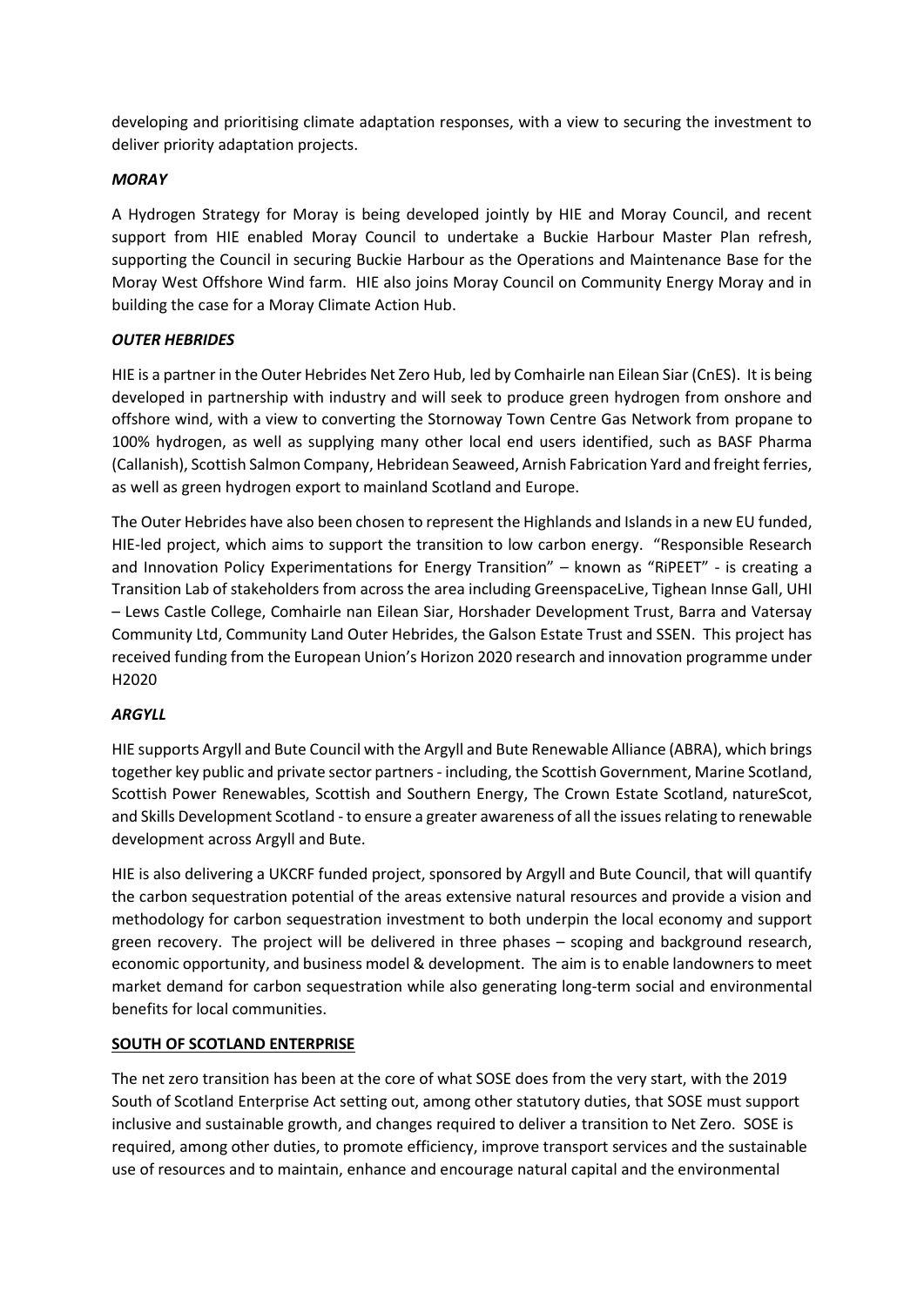quality of the South of Scotland. Importantly, SOSE has been empowered to work with businesses and communities in the pursuit of these objectives.

Within SOSE's [Operating Plan 2021/22,](https://www.soseoperatingplan.com/) a commitment is made to delivery of a recovery from COVID-19 that is to be led by green growth and the promotion of fairness and wellbeing. SOSE also commits to facilitate the South of Scotland's response to the opportunities provided by COP26 and preparation for the COP served as a springboard for net zero action, with the appointment of **Dr Martin Valenti** as SOSE's Director of Net Zero in 2021.

SOSE is focused on the themes emerging from the [Regional Economic Strategy](https://www.southofscotlandenterprise.com/news/components-folder/filtered-listing-panel/southofscotlandreslaunch) for the South of Scotland, which seeks to deliver a **fairer, greener and flourishing South of Scotland**, and direction from the SOSE Board to ensure that we remain flexible and collaborative in our approach to deliver the best outcomes for the South of Scotland. SOSE will utilise the new **Convention of the South of Scotland** and th[e Regional Economic Partnership](https://sosrep.dumgal.gov.uk/) to pursue a Team South Scotland approach to addressing the climate emergency and to engagement with Scottish Government and national partners, as well as supporting Scottish Government policy formation. Specific actions are set out in th[e Regional Economic Strategy \(RES\) Delivery Plan,](https://sosrep.dumgal.gov.uk/article/23758/Delivery-Plan) which sets out how a 10-year vision for the communities, businesses and people of the South will be achieved.

# *A NET ZERO ROUTE MAP FOR SOUTH OF SCOTLAND*

The South of Scotland, comprised of Dumfries and Galloway Council and the Scottish Borders Council areas has some 11,158 km2 or 14.3% of Scotland's land mass, but just fewer than 128,000 or 5.2% of Scotland's households. With a significant concentration of commercial and non-commercial woodlands and peatland across the region, and with a significant agriculture sector, the South of Scotland provides a valuable natural capital contribution to Scotland's overall climate targets.

BEIS data indicates that the **South of Scotland makes a greater than population share of Scotland's renewable energy generation**, with some 17% of Scotland's onshore wind output, 20% of plant biomass, 8% of solar generation and 8% of Scotland's hydropower and an effectively decarbonised electricity sector. The South has **potential to exploit that renewables strength and to be in the vanguard of decarbonising our homes and non-domestic buildings, businesses and transport systems**. The South contains all of Scotland's overland road and rail routes to England and hosts our main ferry routes to the island of Ireland, with some 2.2 billion vehicle miles of traffic in our region in 2019 (pre-pandemic) within a Scottish total of 30 billion vehicle miles.

We recognise that, for Scotland to achieve net zero by 2045, **the South of Scotland will likely need to hit net zero well before 2045** to ensure the region has time to make any required **'climate positive' contribution by 2045**. To help our region transition to net zero we will work with our partners, within and out with the region, to develop a **Net Zero Route Map** that can lead us to net zero and beyond and to make the most of the opportunities along the way. Our two partner local authorities will have a key role in this work and engagement with both has been a high priority for SOSE's new Net Zero Directorate and SOSE is in discussion regarding collaboration in policy development, submissions to Scottish and UK Government consultations, place-based collaboration and delivery of carbon literacy across the region, with all SOSE staff to complete carbon literacy training in 2021/22.

Our aim is to publish a first iteration of the South of Scotland's Just Transition to Net Zero Route Map as soon as is practical, ideally in 2022/23 supported by a **Net Zero Commission** drawing upon the expertise of decision makers within national and regional partners from public, private, academic and third sectors**.** SOSE envisages the Route Map would draw upon and complement the work of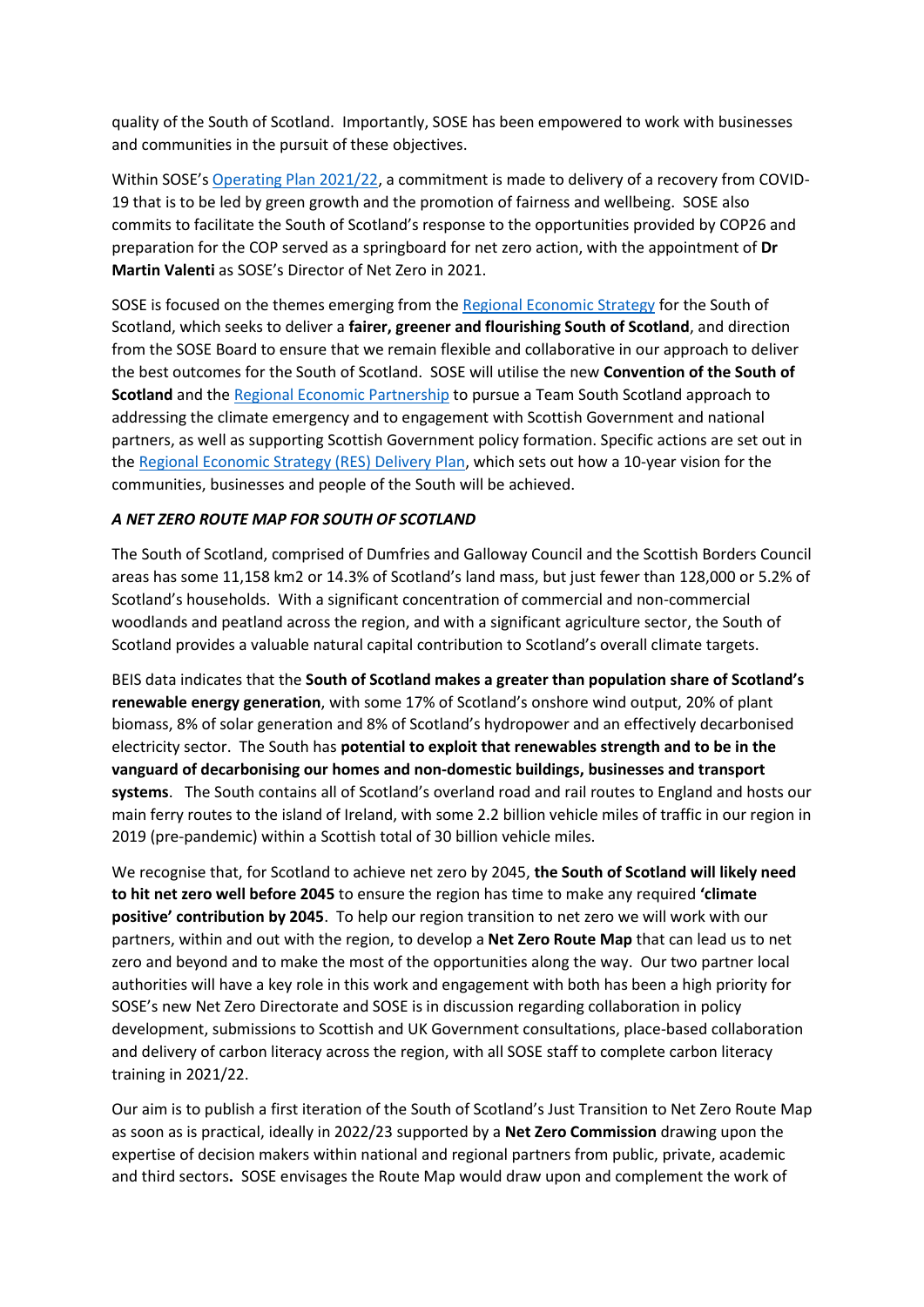both local authorities in developing their Climate Change Route Maps (CCRMs) and climate reporting. Development of a region-wide Net Zero Route Map will ensure opportunities for collaboration and synergies are identified and this will facilitate support to SOSE and partners in developing Just Transition Plans for sectors, such as energy, transport, construction, agriculture, tourism, food and drink manufacturing. In parallel, we are exploring the potential for a **regional carbon footprinting tool** to support businesses in measurement of their emissions and for monitoring data. The first sectoral just transition plan will be for the energy sector.

As one example, SOSE recognises that one of the most significant, collective challenges we face in delivering net zero is regarding the need to retrofit buildings and invest in net zero infrastructure for the **residential sector**; this subject is also at the heart of our concerns around addressing fuel poverty in the South of Scotland – something of critical importance to local authority and RSL partners and of fundamental importance in the context of the Scottish Government's Heat in Buildings Strategy. SOSE is therefore working with CENSIS, Construction Scotland Innovation Centre and third and private sector partners to develop, in the South, the first **Net Zero Technology in Buildings Innovation Centre** to help inform and drive action.

Innovation in respect of Natural Capital is of great relevance in the region. SOSE is also working with CENSIS on examining carbon sequestration opportunities and this work on **Carbon Sequestration in Agriculture** is included within the CIVTECH Demo Day.

## *ENERGY TRANSITION PLAN FOR THE SOUTH OF SCOTLAND*

In recognition of the importance of the energy sector as a driver and an enabler of decarbonisation of the regional economy, one of SOSE's earliest initiatives was to establish the region's **Energy Transition Group (ETG)**, which was charged with developing a better understanding of the challenges and opportunities facing south of Scotland with regard to future energy supply, demand and transmission across a rural geography. The ETG, which brought together a diverse range of partners and expertise, published Powering Change - [calling the South of Scotland to action,](https://www.southofscotlandenterprise.com/media/1227/powering-change-calling-the-south-of-scotland-to-action-final.pdf) in March 2021. A particular focus of that report was looking at future energy requirements, in looking at decarbonising heat and transport, and recommendations on geographic pilot projects (in Dumfries, Stranraer and Peebles) to model future demand and grid capacity.

The report highlighted constraints on transmission and distribution networks in the context of growing demand for power for decarbonisation and that this will necessitate grid upgrades to prevent barriers to reaching net zero; a particular focus was on the scale of vehicle charging network required and potential for heat pump deployment to decarbonise heating and their consequential demand for renewable electricity. The ETG, which included both councils and our local colleges, also examined demand for green jobs and development of supply chains to support the transition, and communities' role in championing the opportunities and in decision making, to help them benefit from affordable renewable power supplies.

Given its regional scale and the advent of a refreshed Scottish Government Energy Strategy and a just transition plan for Energy this year, as recommended by the Just Transition Commission, SOSE has chosen to refresh the remit and membership of the ETG to develop an Energy Just Transition plan for South of Scotland as the first sector in the South to have a just transition plan. This will be initiated in Q4 2021/22 and will aim to report within 2022/23. The Energy Transition Plan for the South of Scotland will widen out the ETG's work undertaken in developing 'Powering Change' to a deeper dive in dynamic subjects such as heat decarbonisation, transport decarbonisation, the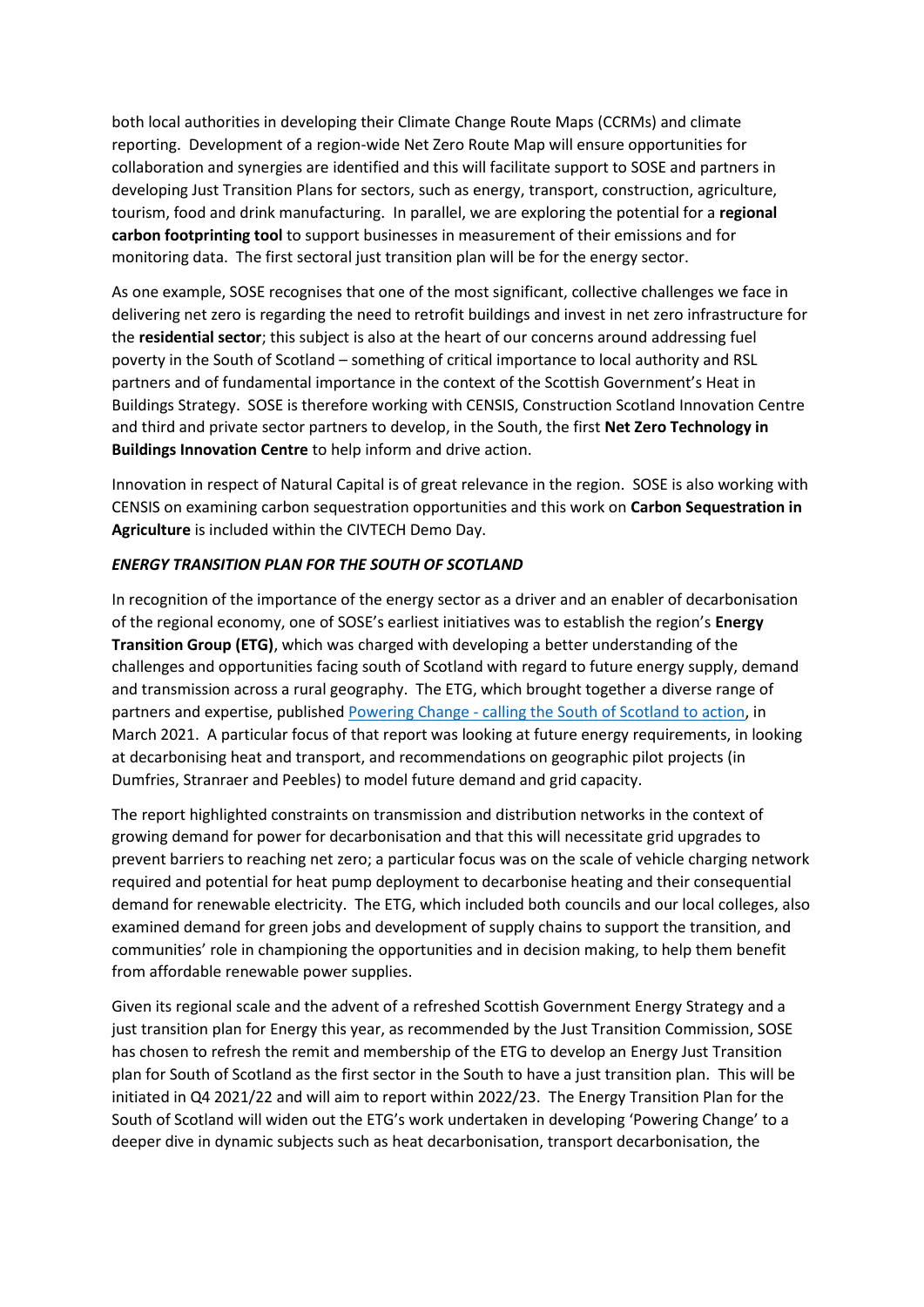hydrogen economy, networks investment, local energy systems, electricity generation and skills. These deep dives will be tackled through establishment of thematic sub-groups.

ETG sub-groups will identify any learning that will support the development of subsequent just transition plans for other sectors of the economy, for example in fulfilling the transition for transport systems, this will support other sectors to decarbonise, such as tourism.

# *BORDERLANDS ENERGY MASTERPLAN WITHIN THE BORDERLANDS INCLUSIVE GROWTH DEAL*

SOSE is represented on the delivery Board of the **Borderlands Energy Masterplan (BEM)** alongside the five constituent local authority partners and the UK and Scottish governments. The Board will ultimately determine where the £29.9 million in capital funding for BEM, within the wider Borderlands Inclusive Growth Deal, will be allocated. The £1.1. million investment made in the BEM itself will be supplemented by more detailed local area plans focused on investment opportunities and it is likely to deliver at least one capital project is delivered in each of the five local authorities. The BEM and local area plans are anticipated to produce a comprehensive picture and create a framework for future investment from both the public and private sectors as we move towards net zero. Beyond the BEM itself, the Inclusive Growth Deal includes £8 million of Scottish and UK funding for a Dairy Innovation Centre in Dumfries and Galloway, with proposals to develop forestry sector innovation and a Natural Capital Innovation Zone across the five areas. Funding was also allocated for energy investment at Chapelcross.

# *CHAPELCROSS OPPORTUNITY*

SOSE is working with local partners to realise the benefit of this strategically positioned site and its infrastructure connectivity to focus on creating a **Green Energy Centre** in Annandale in the east of Dumfries and Galloway. The wider potential of this area is being developed within the SOSE consultation response on the Scottish Government's Hydrogen Action Plan and, in particular, with a view to secure regional Hydrogen Hubs for the South of Scotland. The wider cluster and focus here, with projects including a **Rural Energy Hub** with Scotland's Rural College (SRUC) and a Renewable Energy Centre with APD Amber based on a Norwegian model, is showcasing the South of Scotland.

# *OTHER PLACE BASED INITIATIVES*

There is potential to align wider area-based energy investments and net zero investment with the Borderlands Place Programme, e.g., in Scottish Borders Council areas to collaborate in delivering outcomes for localities prioritised in the BPP, i.e., Hawick, Eyemouth, Galashiels and Jedburgh). However, in addition to this place-based focus, it is likely that targeted interventions may be required, working with other partners, to deliver solutions for communities outwith the BPP itself, given the large number of rural communities we are actively engaged with.

In addition to those geographic pilot projects suggested in the Powering Change report, several additional communities have directly engaged with SOSE on their needs, e.g., Newcastleton in the Scottish Borders. Increasingly, we expect to need to work with Scottish Power Energy Systems, both Councils and national agencies such as Transport Scotland to examine local opportunities and to aid removal of barriers to net zero at a local level.

# **CONCLUSION**

In summary, our agencies are committed to working with our regional partners – local authorities in particular – to deliver Scotland's net zero priorities, which include: